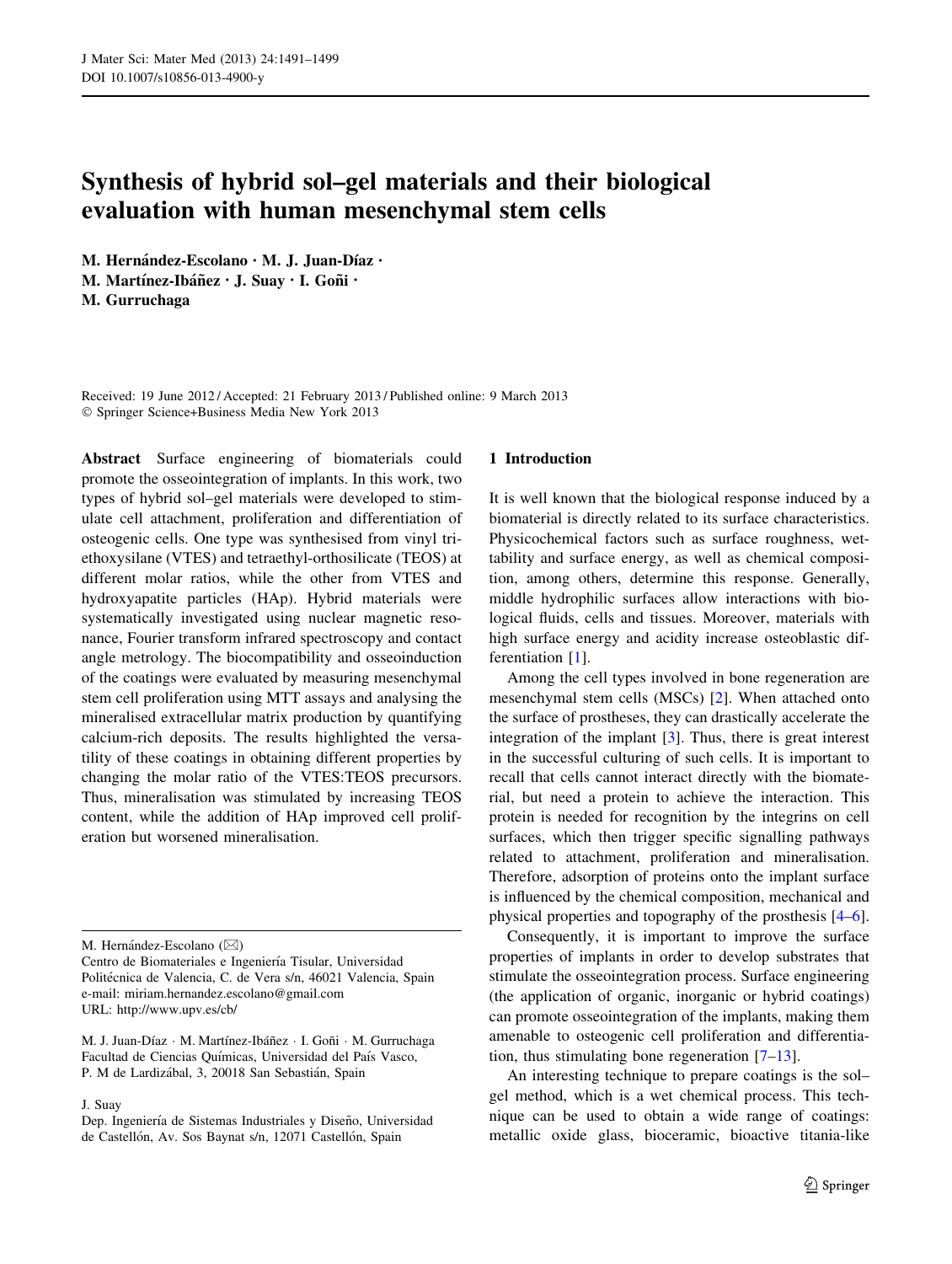surfaces and hybrid organic–inorganic coatings, among others [\[14](#page-7-0), [15](#page-7-0)]. Biological applications of sol–gel materials have been extensively studied during the past decade [\[16](#page-7-0), [17](#page-7-0)], proving their efficiency as biomaterials due to their unique features. First, sol–gel coatings protect against efficacious corrosion induced by different substrates [[8](#page-7-0), [18,](#page-7-0) [19\]](#page-7-0). From a biological point of view, these coatings present Si–OH groups that promote the precipitation of biomimetic hydroxyapatite, which is essential for the osseointegration of the implant  $[20, 21]$  $[20, 21]$  $[20, 21]$  $[20, 21]$  $[20, 21]$ . Moreover, the degradation of these coatings releases silanols into the cellular environment, which assists in regenerating new bone [[20–24\]](#page-7-0). Finally, sol–gel coatings can be obtained by choosing different precursors, giving rise to surfaces with a range of wettability values, degradation rates or functional groups [[25\]](#page-7-0). Moreover, due to this high versatility, they can be loaded with biomolecules such as peptides, proteins and drugs.

In this study, two sets of organic–inorganic hybrid coatings were obtained by the sol–gel technique. The first set was prepared from vinyl triethoxysilane (VTES) and tetraethyl-orthosilicate (TEOS) using various molar ratios to obtain materials with different wettabilities. The second set was obtained from VTES doped with particles of hydroxyapatite as a promoter of nucleation of biomimetic hydroxyapatite [\[26](#page-7-0), [27\]](#page-7-0). Furthermore, systematic analysis of the material network formation, chemical composition and wettability of the thin films was performed. Finally, the effect of these coatings on the proliferation of human MSCs was investigated.

# 2 Materials and methods

# 2.1 Sol–gel film preparation

# 2.1.1 Substrate preparation

Glass Petri dishes (18 mm in diameter, Afora) were used as the substrate for sol–gel deposition. The glass Petri dishes were cleaned in an ethanol bath, ultrasonicated for 5 min at a power of 30 w using a Sonoplus HD 3200, rinsed in distilled water, soaked in ethanol and, finally, dried at 150 °C. Afterwards, to improve wettability, the glass Petri dishes were activated by an Argon plasma treatment (200 sccm) for 30 s (PLASMA-ELECTRONIC PICCOLO, 50 Pa, 300 W).

## 2.1.2 Sol–gel synthesis and deposition

Organic–inorganic hybrid coatings were synthesised from VTES (Sigma-Aldrich) and TEOS (Sigma-Aldrich). The molar ratios were 1:0, 9:1, 8:2 and 7:3 (VTES:TEOS). In

all cases, 2-propanol was used as the co-solvent to obtain a miscible solution of the siloxanes, the volume ratio alcohol:siloxane was defined as 1:1 and the stoichiometric amount of acidified water was used as the catalyst of the reaction. The acidified water was prepared by mixing distilled water with  $0.1$  N HNO<sub>3</sub> until a pH of 1 was achieved. Solutions were stirred for about 1 h and left for another hour at room temperature before their deposition onto the Petri dishes by solving casting. These 2 h were necessary to ensure the hydrolysis of all the ethoxy groups.

Bioactive organic–inorganic hybrids were synthesised from VTES using the same protocol described above. In this case, a dispersion of hydroxyapatite particles (size  $>$ 200 nm Sigma-Aldrich) in 2-propanol was added to the sol at concentrations of 2.5 and 5 w/w (weight of HAp per total weight of silanes) at the end of the hydrolysis reaction.

To obtain a homogenous coating of the glass surface, a drop of a 10 ll sol was flowed horizontally. The thermal curing of the coatings was optimised until homogeneous films, free of cracks and transparent, were obtained. The thermal process applied is described in Table [1](#page-2-0).

# 2.2 Network formation

The chemical characterisation of the network formation was carried out using Fourier transform infrared spectroscopy (FTIR, Thermo Nicolet NEXUS,  $4,000-500$  cm<sup>-1</sup> wavelength range) in the ATR mode and solid-state silicon nuclear magnetic resonance spectroscopy  $(^{29}Si-NMR$ , Bruker 400 AVANCE II).

To observe the reaction progress, liquid-state  $^{29}$ Si-NMR was used. The spectra were recorded on a Bruker 400 AVANCE II spectrophotometer. Samples were prepared by adding chromium acetylacetonate to the reaction medium as a spin relaxation agent at a concentration of  $2.5 \times 10^{-3}$  M, to overcome the long relaxation times [\[24](#page-7-0)]. Tetramethylsilane was used as the internal reference.

#### 2.3 Contact angle measurements

Wettability of the coatings was determined by the sessile drop method. Contact angles were measured using an OCA20 Goniometer. Deionised water was used as the probe liquid. A sessile drop of  $10 \mu l$  was placed on the coating surface. The value given was the mean value of at least 10 measurements.

## 2.4 Degradability

Hydrolytic degradation was evaluated by measuring weight loss of the samples before and after soaking in phosphate buffered saline (PBS), pH 7.4, at 37  $^{\circ}$ C. The PBS was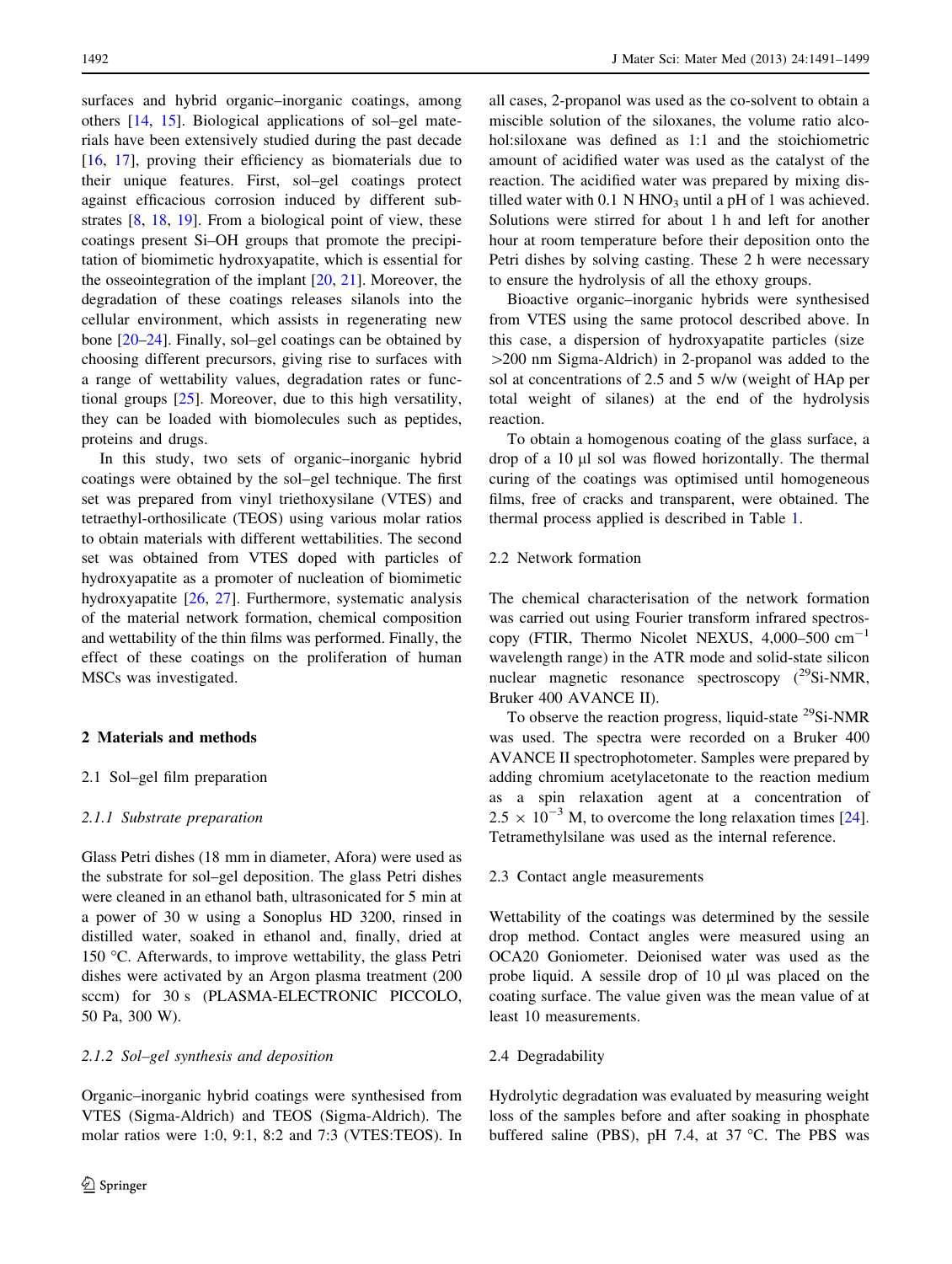<span id="page-2-0"></span>Table 1 Conditions of thermal curing applied to the various materials

| Material                         | VTES* | V:T | $V + HApa$ |
|----------------------------------|-------|-----|------------|
| Curing temperature $(^{\circ}C)$ | 100   | 50  | 100        |
| Curing time (min)                | 90    | 120 | 90         |

After curing, the samples were dried at 50 °C for 15 min and set the final temperature at 3 °C/min

made from  $\text{NaH}_2\text{PO}_4\cdot\text{H}_2\text{O}$  (Sigma-Aldrich) and  $\text{Na}_2\text{H}_2$  $PO_4 \cdot 7H_2O$  (Panreac). In this case, the samples were prepared on a non-adherent substrate. These samples had a final thickness of around 1 mm. After soaking, the samples were dried in an oven at  $37^{\circ}$ C for 24 h.

# 2.5 Assays with MSCs

The biocompatibility and osteoinduction of the coatings were tested with adult MSCs (AMSCs). To perform cell culture on the samples, the sol–gel coatings were sterilised by exposure to UV for 30 min in a tissue culture cabin. All samples were preconditioned by overnight dipping in Dulbecco's modified Eagle's medium (DMEM-Glutamax) (Gibco) to ensure protein adsorption.

To perform cell adhesion and proliferation assays, about 47,500 cells/well were seeded onto the sample surfaces and incubated for 14 days at 37  $\degree$ C in 5 % CO<sub>2</sub>/air atmosphere. Cell proliferation was measured by analysing mitochondrial activity using a colorimetric cell proliferation test kit (MTT, Roche) at different culture times (0, 7 and 14 days). Absorbance was measured with a Multiskan Ascent at  $\lambda = 550$  nm. The experiments were performed in triplicate.

To analyse the osteoinduction capacity of the coatings, the calcium-rich deposits formed by cells in an osteogenic culture medium were measured using Alizarin Red S staining. To perform the assay, about 7,600 cells/well were seeded onto the surface and incubated in DMEM-Glutamax containing 10 % foetal bovine serum (FBS) for 7 days at 37 °C in 5 %  $CO_2/air$  atmosphere. Then, the culture medium was replaced by Osteoblast Differentiation medium (Gibco) and incubated for a further 14 days, changing the medium every 72–96 h. Finally, the calcium-rich deposits were quantified using 2 % Alizarin Red (Sigma-Aldrich), pH 4.1–4.3. Absorbance was measured with a Multiskan Ascent at  $\lambda = 570$  nm.

#### 2.6 Statistical analysis

Statistical analysis was performed using the one-way ANOVA technique. The error protection method used in this research was the Fisher PLSD method and the confidence limit used was 95 %.



Fig. 1 a Liquid-state  $^{29}$ Si-NMR spectra of TEOS and b VTES

#### 3 Results

# 3.1 Network formation

In all cases, a continuous film free of cracks and defects was obtained. However, films containing HA showed a surface roughness due to the lack of solubility of HA in the reaction medium. The films kept the integrity during handling for tests and measurements, suggesting a good crosslinking degree. Liquid NMR spectroscopy showed the formation of condensed species in all the cases (Figs. 1, [2](#page-3-0)), being TEOS the alkoxysilane that promotes the crosslinking in a highest extend. These results were corroborated by solid NMR spectroscopy (Fig. [3\)](#page-3-0) and FTIR.

# 3.2 Wettability of the coatings

Sol–gel coatings presented contact angle values slightly lower than 90°. The measurements range from 75.8  $\pm$  1.2 to 82.3  $\pm$  0.7, and all of them had a statistically significant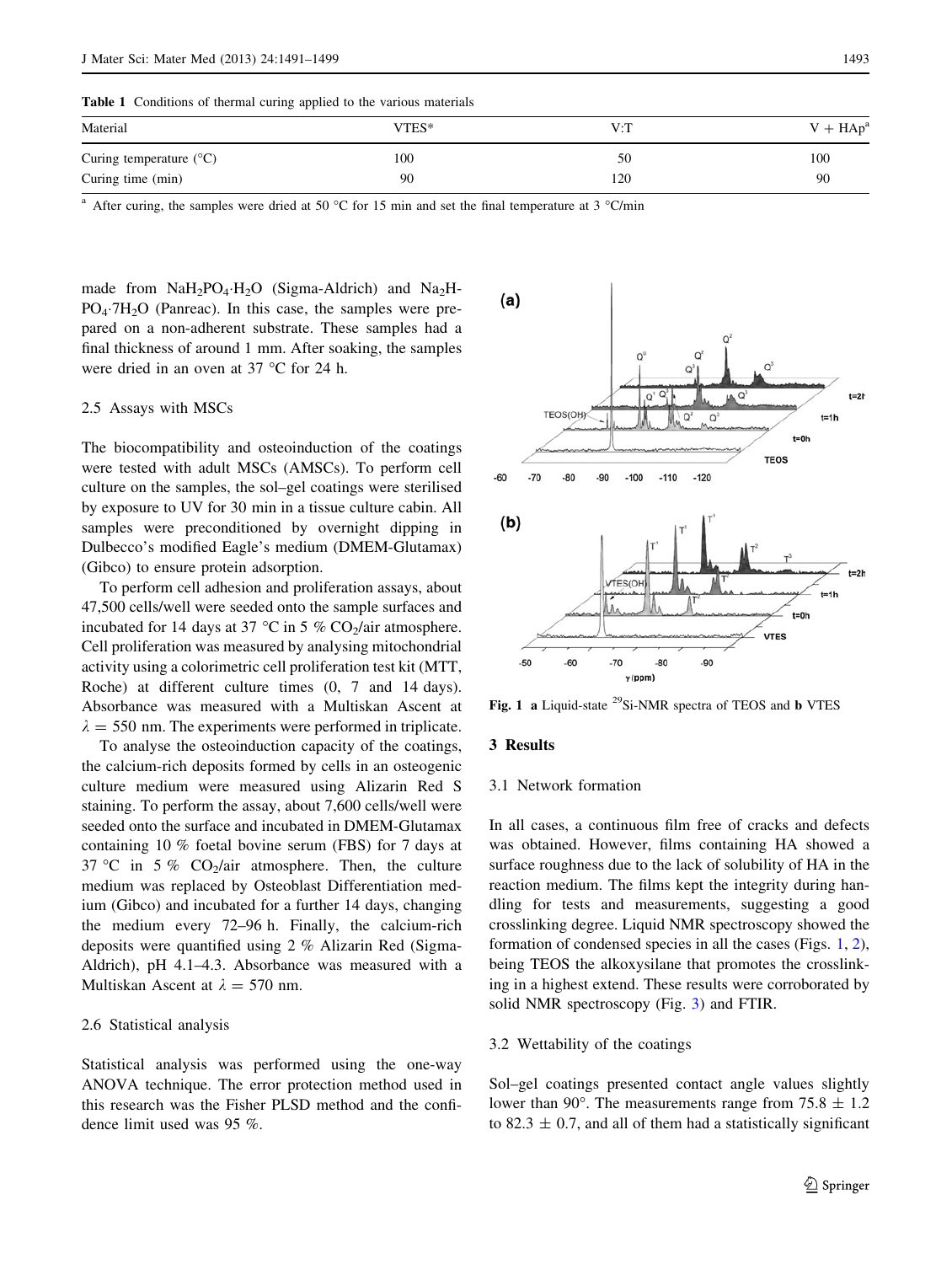<span id="page-3-0"></span>

Fig. 2 Liquid-state 29Si-NMR spectra of the VTES:TEOS molar ratio 7:3



Fig. 3 Solid-state <sup>29</sup>Si-NMR spectra of VTES: TEOS at a molar ratio of 7:3

difference with the contact angle of pure VTES films (ANOVA  $p \le 0.05$ )

Contact angles for all the samples (Table [2\)](#page-4-0) were higher than that of the control (glass). The coated samples became more hydrophilic with increasing TEOS molar ratios; thus, the coating with a VTES:TEOS molar ratio of 7:3 was the most hydrophilic. When adding different amounts of HAp particles to the VTES coating, the contact angle increased, obtaining the highest value with 2.5 % of HAp.

#### 3.3 Degradability of the material

The material made from VTES had a low degradation ratio, showing a value (Table [3](#page-4-0)) of nearly  $3\%$  in 7 days that remained the same after 21 days. The weight loss in the material with added TEOS was higher even after 7 days. After 21 days of soaking, the loss increased with increasing levels of TEOS. The weight loss of all the coatings showed a statistically significant difference with that of pure VTES films in both periods (ANOVA  $p \le 0.05$ )

# 3.4 Biological evaluation

Comparisons of AMSC attachment and proliferation among the various coatings (Fig. [4](#page-4-0)), identified the materials formulated with TEOS and HAp addition as undergoing significant in vitro changes compared with pure VTES. As the quantity of TEOS increased, the values of absorbance grew slightly. The detected mitochondrial activity at the initial culture time was five times higher for coatings containing HAp. However, the amount of HAp added to the material did not elicit significant differences in cell proliferation.

The production of mineralised extracellular matrix on the different coatings (Fig. [5](#page-5-0)) determined that the addition of TEOS improved the mineralisation, although there were no significant differences among the samples with different TEOS molar ratios. On VTES surfaces, the number of calcium deposits decreased on day 14, but for coatings with VTES  $+ 2.5 \%$  of HAp and 5% of HAp, this number increased during the assay days of culturing.

# 4 Discussion

Today, an important part of the research to enhance metallic implants osseointegration is focussed on the fixation of coatings of different characteristics to the implant surface. Many works proposed HAp coatings and in many cases, silicon-containing HAp is used [\[28](#page-7-0), [29\]](#page-7-0) There are also a few papers in which the authors developed sol–gel coatings based in alkoxysilanes. Some of them demonstrated a good in vitro performance with an enhancement of the proliferation of osteoblast cells [\[30](#page-7-0), [31](#page-7-0)]. However, most of them studied the techniques to obtain different surfaces or the influence of the incorporation of different elements in the coating formulation, more than the influence of all the features involved in the biological performance, as in this paper. As explained in the introduction, the obtaining of films containing Si, capable to coat metallic implants, could be interesting to improve the osseointegration of such implants [\[22–24](#page-7-0)]. Various different organic–inorganic hybrid coatings have been synthesized in this work by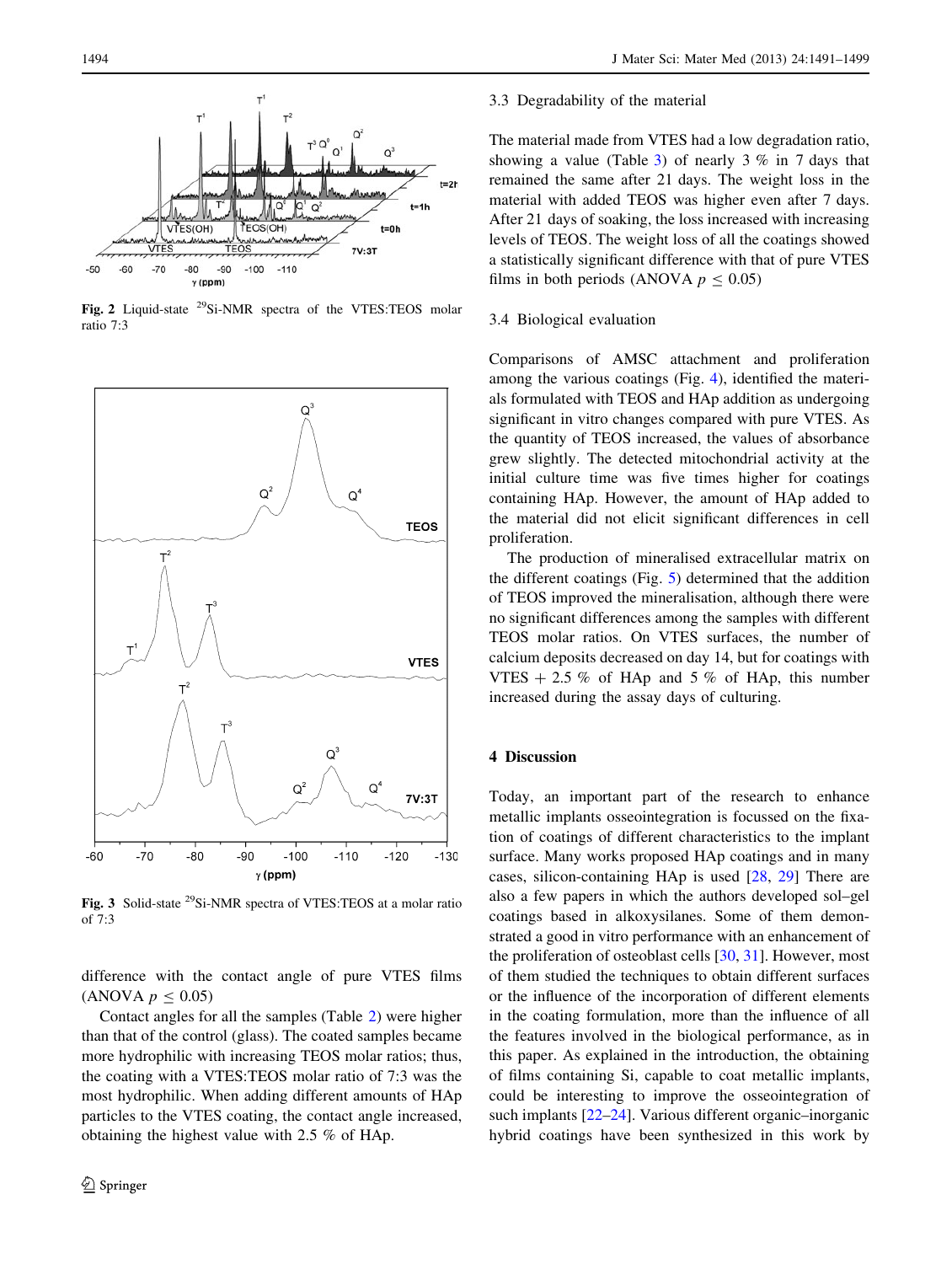<span id="page-4-0"></span>means of the sol–gel method. First, the condensation and curing processes were optimised studying the evolution of the Si–O–Si bonds formation through  $^{29}$ Si-NMR spectroscopy, solid and liquid. The spectra obtained revealed a faster condensation rate for TEOS siloxane than for VTES. This is attributed to the presence of the vinyl group, which provide to the molecule with a big and hydrophobic moiety

Table 2 Contact angle measurements for uncoated (glass) and coated samples at different molar ratios of VTES:TEOS or different levels of HAp

| Formulation       | Wetting contact angle $(°)$ |
|-------------------|-----------------------------|
| Glass             | $28.3 \pm 0.2$              |
| <b>VTES</b>       | $78.9 \pm 0.5$              |
| VTES $+2.5$ % HAp | $82.3 \pm 0.7^*$            |
| VTES $+5$ % HAp   | $80.6 \pm 1.2^*$            |
| 9V:1T             | $78.0 \pm 1.0^*$            |
| 8V:2T             | $78.0 \pm 0.6*$             |
| 7V:3T             | $75.8 \pm 1.2^*$            |
|                   |                             |

Statistical analysis was carried out using an ANOVA ( $p \le 0.05$ ) \* Statistically significant difference in values between samples and VTES

**Table 3** Hydrolytic degradation (weight loss) at  $37^{\circ}$ C in PBS for VTES, 9V:1T, 8V:2T and 7V:3T on days 7 and 21

| Coating composition | Weight loss $(\%)$ |                  |  |  |  |
|---------------------|--------------------|------------------|--|--|--|
|                     | 7 days             | 21 days          |  |  |  |
| <b>VTES</b>         | $2.67 \pm 0.78$    | $3.33 \pm 0.09$  |  |  |  |
| 9V:1T               | $12.97 \pm 0.01$   | $16.98 \pm 0.77$ |  |  |  |
| 8V:2T               | $11.18 \pm 0.84$   | $17.53 \pm 0.09$ |  |  |  |
| 7V:3T               | $12.34 \pm 1.13$   | $19.78 \pm 0.37$ |  |  |  |

Fig. 4 AMSC proliferation curves on uncoated glass and coating surfaces (VTES, 9V:1T, 8V:2T, 7V:3T, VTES  $+2.5$  %HAp and  $VTES + 5 % HAp.$ Absorbance was measured at 550 nm

that hinder both the hydrolysis and condensation reactions. This trend is kept in the formulations with both siloxanes.

#### 4.1 Films optimization

The formation of the sol–gel network depends on the condensation reaction of the Si–OH (obtained by the initial hydrolysis of the alkoxysilanes) to form Si–O–Si bonds. Depending on the extent of the reaction, networks with different degrees of crosslinking are obtained. In this study, we tried to synthesise sol–gel coatings with the maximum condensation degree. Thus, a previous study of the hydrolysis and condensation process was necessary.

The hydrolysis process was followed up by liquid-state <sup>29</sup>Si-NMR spectroscopy. To have a reference, the spectra corresponding to both alkoxysilane precursors dissolved in 2-propanol were first recorded. Afterwards, a stoichiometric amount of acidified water was added to the NMR sample tubes and new spectra were recorded every hour until no changes were observed. The nomenclature followed was the one described widely in the literature [\[25–27](#page-7-0)]. T character was used for VTES followed by a superscript ranging from 0 to 3, and Q was used for TEOS followed by a superscript ranging from 0 to 4, depending on the number of oxygen atoms with which condensation with another silicon atom has occurred.

Figure [1a](#page-2-0) shows the spectra of TEOS in isopropanol and reaction medium during the hydrolysis/condensation reactions. The spectrum of TEOS had a single signal at -82 ppm. However, once the acidified water was added, a peak corresponding to hydrolysed moieties appeared at  $-72$  ppm. Moreover,  $Q<sup>1</sup>$ ,  $Q<sup>2</sup>$  and  $Q<sup>3</sup>$  peaks could already be observed, although an important fraction of the precursor  $(Q<sup>0</sup>)$  remained unreacted. One hour later, the peaks

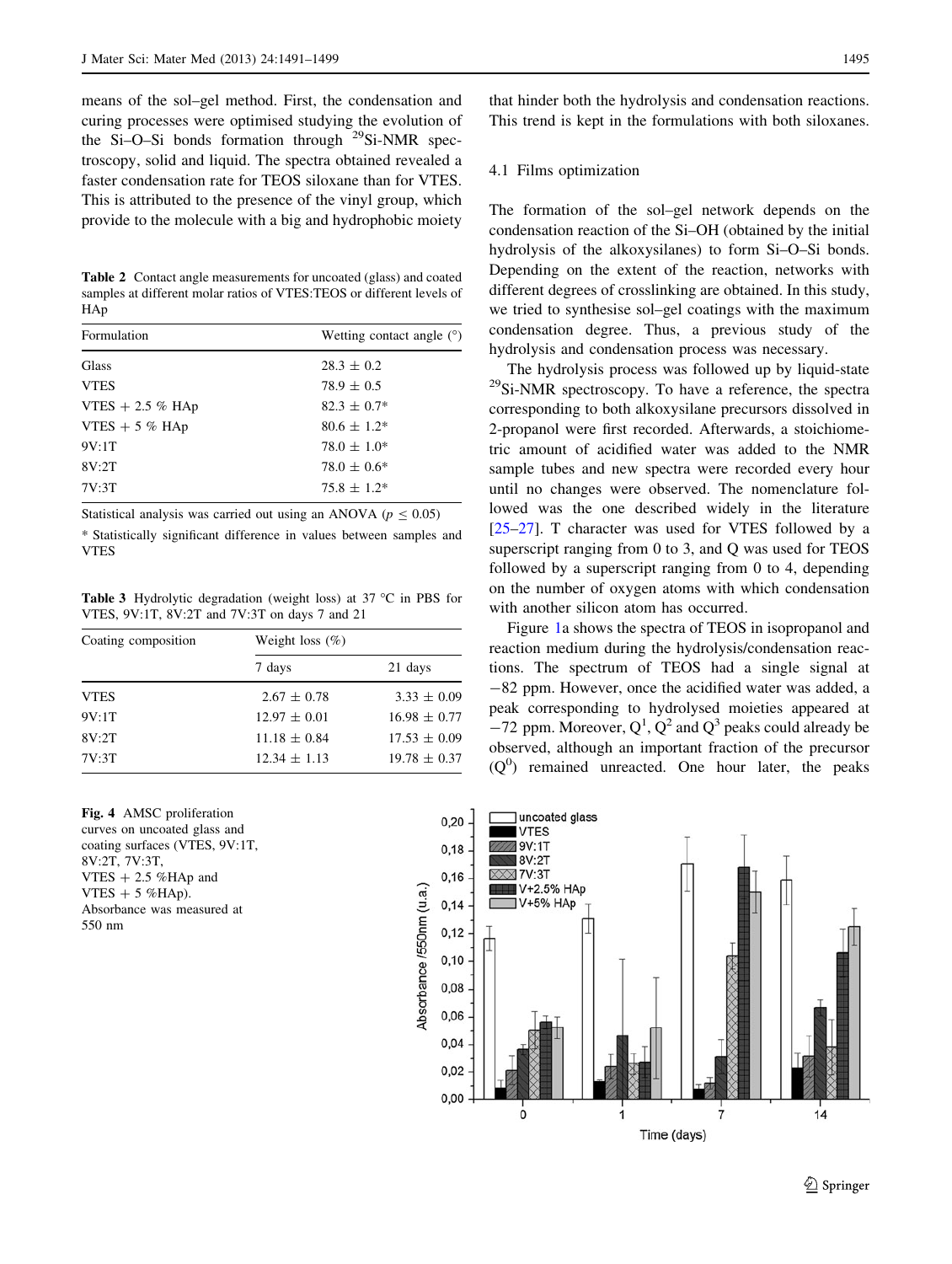<span id="page-5-0"></span>Fig. 5 Quantification of mineralisation by analysing calcium-rich deposits in osteogenic cultures using Alizarin Red S staining on coating surfaces (VTES, 9V:1T, 8V:2T, 7V:3T, VTES  $+2.5$  %HAp and VTES  $+ 5$  %HAp). Values were normalised against those of the glass control. Statistical analysis was carried out using an ANOVA ( $p \le 0.05$ ). \*Statistically significant difference in values between samples

![](_page_5_Figure_3.jpeg)

attributed to hydrolysed TEOS and  $Q<sup>1</sup>$  disappeared, whilst the shift corresponding to  $Q^0$  decreased considerably and the intensity of the peaks corresponding to  $Q^2$  and  $Q^3$ increased. After 2 h, a slight change was observed in the spectrum:  $Q^0$  decreased again while the signals associated with the more condensed species,  $Q^2$  and  $Q^3$ , increased. Nevertheless, the progress of the reaction did not undergo a very noticeable change.

Spectra corresponding to reactions with VTES are presented in Fig. [1](#page-2-0)b. The Si shift of the precursor dissolved in isopropanol was found at  $-59$  ppm. Peaks corresponding to hydrolysed moieties and the condensed groups  $T^1$  and  $T^2$ were detected as soon as the acidified water was added. As the reaction progressed, the signal of the silanol groups disappeared and  $T^1$  and  $T^2$  increased. At 2 h, a signal type  $T<sup>3</sup>$  was observed, indicating that the condensation was advancing. In this case,  $T^0$  disappeared at the very moment the acidified water was added.

Figure [2](#page-3-0) shows the spectra of the 7:3 VTES:TEOS molar ratio. The spectra for 9:1 and 8:2 VTES:TEOS molar ratios were also recorded, but the changes during the reaction process were similar enough in all three cases to choose only one ratio for representation. The Si shift corresponding to VTES and TEOS occurred at  $-59$  and -72 ppm, respectively. From the first moment of adding the acidified water, peaks corresponding to hydrolysed moieties could be detected, together with those of the condensed groups, i.e.,  $T^1$ ,  $T^2$ ,  $Q^1$  and  $Q^2$ . As the reaction progressed, the signals of the silanol groups disappeared, those of  $T^1$ ,  $T^2$ ,  $Q^1$  and  $Q^2$  increased, and  $T^3$  and  $Q^3$  signals appeared (Table [4\)](#page-6-0), indicating that the condensation was advancing. At 2 h of reaction, no significant changes were registered. Similar to when TEOS was condensed alone, the  $Q<sup>0</sup>$  signal decreased during the reaction, but could be observed during the entire process. All the peaks of these spectra split to cover a broader shift due to the condensation among the species coming from both precursors and the less condensed moieties.

VTES and 7V:3T films were also studied by solid-state  $^{29}$ Si-NMR after the condensation treatment (Fig. [3](#page-3-0)). Although TEOS did not give rise to a film, a solid material was obtained after a curing treatment at 50  $^{\circ}$ C for 1 h, which was used to generate a spectrum for comparative purposes. Thus, the solid-state  $^{29}$ Si-NMR spectrum of the TEOS coating showed signals associated with  $Q^2$ ,  $Q^3$  and  $Q<sup>4</sup>$ . The intensity ratios of these signals indicated a higher number of the  $Q<sup>3</sup>$  species. The VTES coating spectrum showed  $T^1$ ,  $T^2$  and  $T^3$  signals, showing higher intensity in  $T^2$  than in  $T^3$ . After the curing treatment of sample 7V:3T, the  $T<sup>3</sup>$  and  $Q<sup>4</sup>$  species appeared. Those signals did not appear in the liquid NMR spectrum, thus they determined a progress of the condensation process, as expected. The broader signals observed in this spectrum were due to the combined condensation of both precursors. Additionally, the signals corresponding to the less condensed species  $(T^1, Q^1)$  and  $Q^2$  disappeared (Table [5](#page-6-0)).

FTIR spectroscopy corroborated NMR findings and was very useful to prove the presence of the vinyl group after the curing. Thus, the coatings will contain a reactive group, which would offer a functionalized surface for biocompatibility purposes. Furthermore, depending on VTES/ TEOS ratio we could obtain surfaces with different hydrophobicity degree and functional groups amount, which would affect to the biocompatibility.

A detailed study by FTIR of 7V:3T sample generated relevant information concerning the composition of the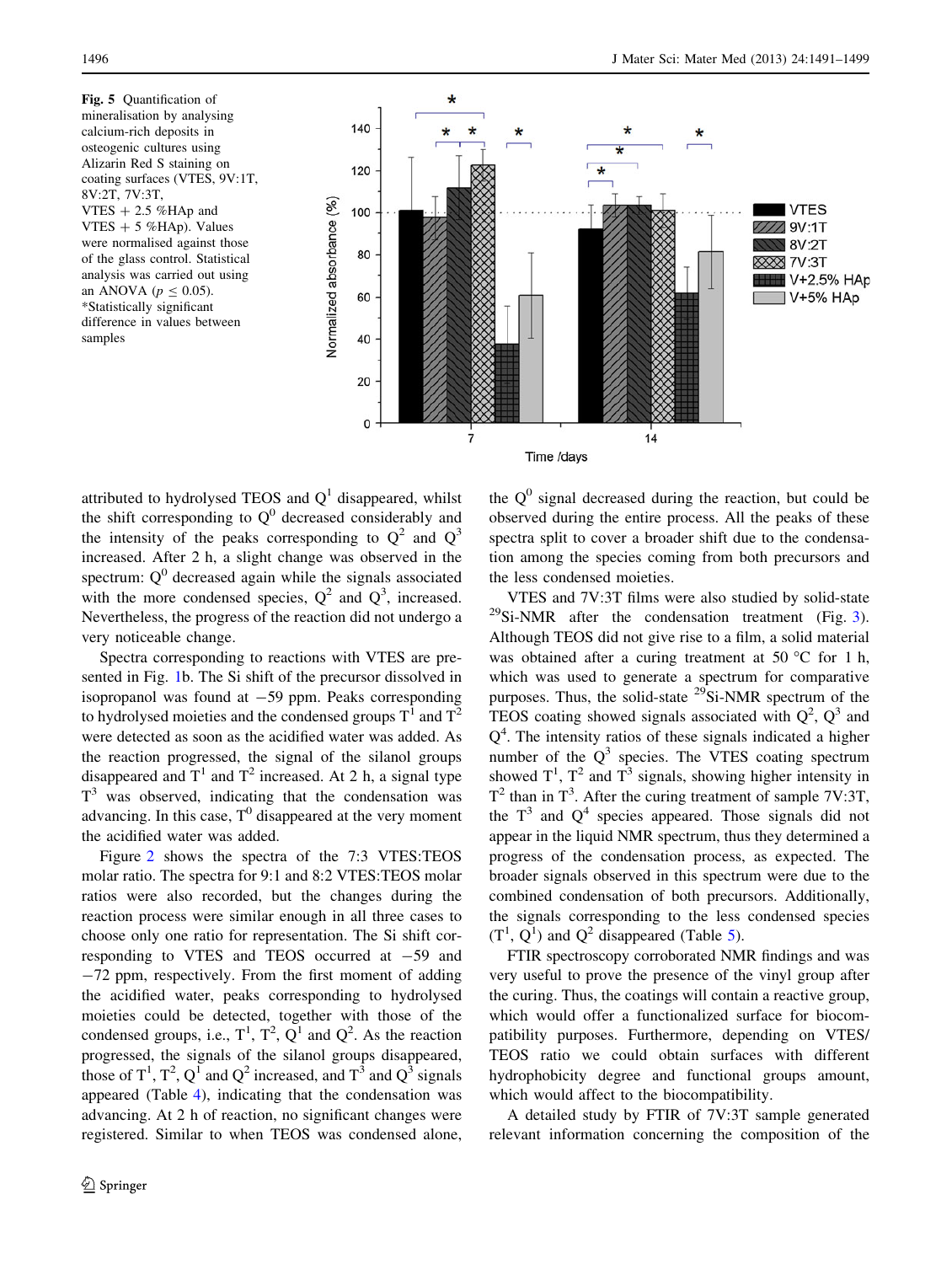<span id="page-6-0"></span>**Table 4**  $^{29}$ Si chemical shift of the VTES:TEOS sample with the 7:3 ratio in liquid form

| 7V:3T       |       | <sup>29</sup> Si chemical shift $\delta$ (ppm) |                          |                                                                                                                                                                                                                                                                                                                                                                                    |                   |       |       |                          |        |  |
|-------------|-------|------------------------------------------------|--------------------------|------------------------------------------------------------------------------------------------------------------------------------------------------------------------------------------------------------------------------------------------------------------------------------------------------------------------------------------------------------------------------------|-------------------|-------|-------|--------------------------|--------|--|
|             | OН    | $\neg$ 0                                       | m l                      | $T^2$                                                                                                                                                                                                                                                                                                                                                                              | - TD-3            |       |       |                          |        |  |
| <b>VTES</b> | $-53$ | $-59$                                          | $-62$                    | $-1$                                                                                                                                                                                                                                                                                                                                                                               | $-82$             |       | $-$   | $\overline{\phantom{0}}$ | -      |  |
| <b>TEOS</b> | $-81$ | $\overline{\phantom{0}}$                       | $\overline{\phantom{0}}$ | $\hspace{1.0cm} \hspace{1.0cm} \hspace{1.0cm} \hspace{1.0cm} \hspace{1.0cm} \hspace{1.0cm} \hspace{1.0cm} \hspace{1.0cm} \hspace{1.0cm} \hspace{1.0cm} \hspace{1.0cm} \hspace{1.0cm} \hspace{1.0cm} \hspace{1.0cm} \hspace{1.0cm} \hspace{1.0cm} \hspace{1.0cm} \hspace{1.0cm} \hspace{1.0cm} \hspace{1.0cm} \hspace{1.0cm} \hspace{1.0cm} \hspace{1.0cm} \hspace{1.0cm} \hspace{$ | $\qquad \qquad -$ | $-81$ | $-82$ | $-91$                    | $-100$ |  |

Table 5<sup>29</sup>Si chemical shift in solid samples of TEOS, VTES and 7:3 VTES:TEOS

|             | <sup>29</sup> Si chemical shift $\delta$ (ppm) |       |       |        |        |        |  |
|-------------|------------------------------------------------|-------|-------|--------|--------|--------|--|
|             | T <sup>1</sup>                                 | $T^2$ | тë,   |        |        |        |  |
| <b>TEOS</b> | -                                              | -     |       | $-93$  | $-102$ | $-109$ |  |
| <b>VTES</b> | $-67$                                          | $-74$ | $-82$ |        |        |        |  |
| 7V:3T       |                                                |       |       |        |        |        |  |
| <b>TEOS</b> | -                                              | -     | -     | $-100$ | $-107$ | $-113$ |  |
| <b>VTES</b> | -                                              | $-77$ | $-85$ |        |        |        |  |

coatings. The spectrum showed the presence of two bands  $(1,075 \text{ and } 1,163 \text{ cm}^{-1})$ , assigned to the asymmetric vibration of the oxygen atoms in the Si–O–Si group [\[32](#page-7-0), [33\]](#page-8-0). Moreover, it presented a band due to the symmetric vibration of the Si–O–Si bonds in the 700–800  $\text{cm}^{-1}$  region. Those bands were characteristics of the network formation [\[32](#page-7-0), [33\]](#page-8-0). The characteristic OH band  $(3,800-3,300 \text{ cm}^{-1})$  was assigned to residual ethanol and water from the sol–gel reactions. The band near  $3,740$  cm<sup>-1</sup> was assigned to the stretching vibration of structural OH groups corresponding to unreacted terminal Si–OH groups [\[32](#page-7-0), [33](#page-8-0)]. The characteristic bands associated with the vinyl group were also detected  $(=CH<sub>2</sub>:$ 3,060 cm<sup>-1</sup>; C=C: 1,600 cm<sup>-1</sup>). The bond between the organic chain and the inorganic network, Si–C, produced a signal at  $1,450$  cm<sup>-1</sup> [\[34](#page-8-0)].

# 4.2 Biological behavior evaluation

It is well known that Si–O–Si networks can be hydrolytically degraded, giving rise to Si–OH groups that form  $Si(OH)<sub>4</sub>$  soluble compounds [[35\]](#page-8-0). We can observe that the degradation was strongly improved with the addition of TEOS. Obviously, the breakage of Si–O–Si bonds should be easier in the absence of hydrophobic organic groups (i.e. vinyl groups). Therefore, as the molar ratio of TEOS increases, the ratio of inorganic to organic material increases, consequently enhancing the degradability of the coating and hence the Si release. Since Si compounds are described as stimulators of osteoblastic differentiation [\[20–24](#page-7-0)], the role of the degradation process of the coatings is important in order to relate it to cell behaviour. Actually, at the sight of the biological tests results, we could say that

the presence of TEOS clearly increases the mesenchymal cells proliferation, probably due to the more hydrophilic character of TEOS containing coatings. Additionally, the formulations of VTES with HAp showed the highest proliferation values. In this case, the roughness of the surface obtained by the addition of HAp nanoparticles could be the responsible for the cell growth increase [\[36](#page-8-0)]. However, the behaviour of the various coatings in the Alizarin Red staining test showed a different tendency. On the one hand, the presence of TEOS caused a slight enhancement of the mineralisation as a consequence of the Si release after the degradation. On the other, the addition of HAp produced the lowest degree of calcium rich deposits. This could be due to the crystallinity of the HAp used in this work, which was not sufficient to enhance mineralisation. A similar behaviour has been reported in the literature when using various HAp types with Ti and other materials [\[37](#page-8-0), [38](#page-8-0)].

#### 5 Conclusions

Sol–gel is a promising method of obtaining osteoinductive surfaces and versatile materials that can be optimised to achieve the desired properties. The wettability and degradation rate of the samples could be controlled by changing the VTES:TEOS molar ratio, while TEOS addition increased the water contact angle and hydrolytic degradation. In line with these results, it was possible to enhance AMSC attachment and differentiation by adding TEOS to VTES coatings, which improved the degradability of the films and mineralised extracellular matrix production. HAp–VTES coatings gave better cell attachment and proliferation results, but there was no improvement in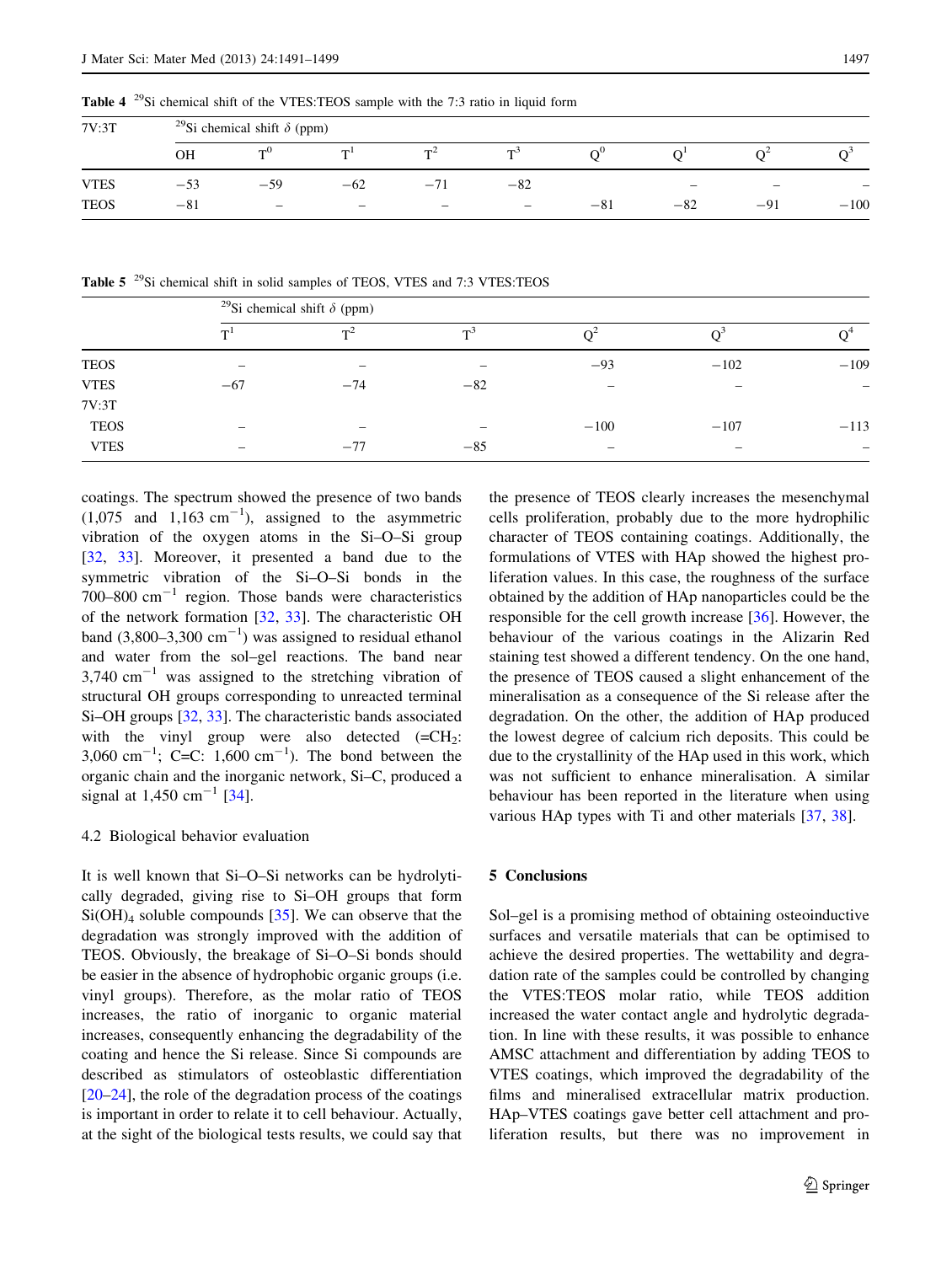<span id="page-7-0"></span>osteoinduction. For that reason, further formulations are currently being studied.

Acknowledgments The supports of the Spanish Ministry of Economy and Competitiveness through project IPT-010000-2010-004, the University of the Basque Country (UPV/EHU) through ''UFI11/56'' and the Basque Government though the program for Grupos Consolidados IT-234-07 are kindly acknowledged. We are especially thankful to D. Antonio Coso and the personal of his company (Ilerimplant S.L. [www.ilerimplant.com](http://www.ilerimplant.com)) for their cooperation.

# References

- 1. Le Guéhennec L, Soueidan A, Layrolle P, Amouriq Y. Surface treatments of titanium dental implants for rapid osseointegration. Dent Mater. 2007;23(7):844–54.
- 2. Bruder SP, Caplan AI. Bone regeneration through cellular engineering. In: Lanza RP, Langer R, Vacanti J, editors. Principles of tissue engineering. 2nd ed. San Diego: Academic Press; 2000. p. 683–96.
- 3. Manso M, Ogueta S, Herrero-Fernández P, Vázquez L, Langlet M, García-Ruiz JP. Biological evaluation of aerosol–gel-derived hydroxyapatite coatings with human mesenchymal stem cells. Biomaterials. 2002;23(19):3985–90.
- 4. Choi AH, Ben-Nissan B. Sol–gel production of bioactive nanocoatings for medical applications. Part II: current research and development. Nanomedicine. 2007;2(1):51–61. doi:[10.2217/17435889.](http://dx.doi.org/10.2217/17435889.2.1.51) [2.1.51](http://dx.doi.org/10.2217/17435889.2.1.51).
- 5. Anselme K, Linez P, Bigerelle M, Le Maguer D, Le Maguer A, Hardouin P, Hildebrand HF, Iost A, Leroy JM. The relative influence of the topography and chemistry of  $TiAl<sub>6</sub>V<sub>4</sub>$  surfaces on osteoblastic cell behaviour. Biomaterials. 2000;21(15):1567–77.
- 6. Amaral M, Lopes MA, Santos JD, Silva RF. Wettability and surface charge of  $Si<sub>3</sub>N<sub>4</sub>$ -bioglass composites in contact with simulated physiological liquids. Biomaterials. 2002;23(20):4123–9.
- 7. Paital SR, Dahotre NB. Calcium phosphate coatings for bioimplant applications: materials, performance factors, and methodologies. Mater Sci Eng R. 2009;66(1–3):1–70.
- 8. Liu X, Chu PK, Ding C. Surface modification of titanium, titanium alloys, and related materials for biomedical applications. Mater Sci Eng R. 2004;47(3–4):49–121.
- 9. Xue W, Tao S, Liu X, Zheng X, Ding C. In vivo evaluation of plasma sprayed hydroxyapatite coatings having different crystallinity. Biomaterials. 2004;25(3):415–21.
- 10. Hoffmann B, Feldmann M, Ziegler G. Sol–gel and precursorderived coatings with cover function on medical alloys. J Mater Chem. 2007;17(38):4034–40. doi:[10.1039/b707996f](http://dx.doi.org/10.1039/b707996f).
- 11. Xiao SJ, Textor M, Spencer ND, Wieland M, Keller B, Sigrist H. Immobilization of the cell-adhesive peptide Arg-Gly-Asp-Cys (RGDC) on titanium surfaces by covalent chemical attachment. J Mater Sci Mater Med. 1997;8(12):867–72. doi[:10.1023/a:](http://dx.doi.org/10.1023/a:1018501804943) [1018501804943.](http://dx.doi.org/10.1023/a:1018501804943)
- 12. Erdtmann M, Keller R, Baumann H. Photochemical immobilization of heparin, dermatan sulphate, dextran sulphate and endothelial cell surface heparan sulphate onto cellulose membranes for the preparation of athrombogenic and antithrombogenic polymers. Biomaterials. 1994;15(13):1043–8.
- 13. Mani G, Chandrasekar B, Feldman MD, Patel D, Agrawal CM. Interaction of endothelial cells with self-assembled monolayers for potential use in drug-eluting coronary stents. J Biomed Mater Res B. 2009;90B(2):789–801. doi[:10.1002/jbm.b.31348](http://dx.doi.org/10.1002/jbm.b.31348).
- 14. Zheludkevich ML, Salvado IM, Ferreira MGS. Sol–gel coatings for corrosion protection of metals. J Mater Chem. 2005; 15(48):5099–111. doi:[10.1039/b419153f](http://dx.doi.org/10.1039/b419153f).
- 15. Wang D, Bierwagen GR. Sol–gel coatings on metals for corrosion protection. Prog Org Coat. 2009;64(4):327–38. doi[:10.1016/](http://dx.doi.org/10.1016/j.porgcoat.2008.08.010) [j.porgcoat.2008.08.010](http://dx.doi.org/10.1016/j.porgcoat.2008.08.010).
- 16. Ferrer ML, del Monte F, Levy D. A novel and simple alcohol-free sol–gel route for encapsulation of labile proteins. Chem Mater. 2002;14(9):3619–21. doi:[10.1021/cm025562r](http://dx.doi.org/10.1021/cm025562r).
- 17. Reetz MT, Tielmann P, Wiesenhofer W, Konen W, Zonta A. Second generation sol–gel encapsulated lipases: robust heterogeneous biocatalysts. Adv Synth Catal. 2003;345(6–7):717–28. doi:[10.1002/adsc.200303016](http://dx.doi.org/10.1002/adsc.200303016).
- 18. Sanctis O, Gómez L, Pellegri N, Duran A. Rescubrimientos protectores sobre acero inoxidable producidos por sol–gel. Spain patent. 1993.
- 19. Sayilkan H, Sener S, Sener E, Sulu M. The sol–gel synthesis and application of some anticorrosive coating materials. Mater Sci. 2003;39(5):733–9.
- 20. Patel N, Best SM, Bonfield W, Gibson IR, Hing KA, Damien E, Revell PA. A comparative study on the in vivo behavior of hydroxyapatite and silicon substituted hydroxyapatite granules. J Mater Sci Mater Med. 2002;13(12):1199–206. doi[:10.1023/](http://dx.doi.org/10.1023/a:1021114710076) [a:1021114710076.](http://dx.doi.org/10.1023/a:1021114710076)
- 21. Gupta R, Kumar A. Bioactive materials for biomedical applications using sol–gel technology. Biomed Mater. 2008;3(3): 034005. doi[:10.1088/1748-6041/3/3/034005.](http://dx.doi.org/10.1088/1748-6041/3/3/034005)
- 22. Reiner T, Kababya S, Gotman I. Protein incorporation within Ti scaffold for bone ingrowth using sol–gel  $SiO<sub>2</sub>$  as a slow release carrier. J Mater Sci Mater Med. 2008;19(2):583–9. doi[:10.1007/](http://dx.doi.org/10.1007/s10856-007-3194-3) [s10856-007-3194-3](http://dx.doi.org/10.1007/s10856-007-3194-3).
- 23. Reffitt DM, Ogston N, Jugdaohsingh R, Cheung HFJ, Evans BAJ, Thompson RPH, Powell JJ, Hampson GN. Orthosilicic acid stimulates collagen type 1 synthesis and osteoblastic differentiation in human osteoblast-like cells in vitro. Bone. 2003;32(2): 127–35.
- 24. Hench LL. Stimulation of bone repair by gene activating glasses. In: Barbosa MA, Monteiro FJ, Correia R, Leon B, editors. Bioceramics, vol 16, Key engineering materials, vol 254-2. Zurich-Uetikon: Trans Tech Publications; 2004. p. 3–6.
- 25. Zolkov C, Avnir D, Armon R. Tissue-derived cell growth on hybrid sol–gel films. J Mater Chem. 2004;14(14):2200–5. doi: [10.1039/b401715n](http://dx.doi.org/10.1039/b401715n).
- 26. Gallardo J, Galliano P, Duran A. Biactive and protective sol–gel coatings on metals for orthopaedic protheses. J Sol–Gel Sci Technol. 2001;21:65–74.
- 27. Gallardo J, Galliano P, Moreno R, Duran A. Bioactive sol–gel coatings for orthopaedic prosthesis. J Sol–Gel Sci Technol. 2000; 19(1–3):107–11.
- 28. Munir G, Huang J, Edirisinghe M, Nangrejo R, Bonfield W. Electrohydrodynamic processing of calcium phosphates: coating and patterning for medical implants. Nano Life. 2012;2(1): 1250008/1–17. doi:[10.1142/S1793984411000426](http://dx.doi.org/10.1142/S1793984411000426).
- 29. Munir G, Di Silvio M, Edirisinghe M, Bonfield W, Huang J. A novel surface topographical concept for bone implant. MRS Online Proceedings Library; 2011. p. 1301. doi[:10.1557/opl.2011.166.](http://dx.doi.org/10.1557/opl.2011.166)
- 30. Tsuru K, Robertson Z, Annaz B, Gibson IR, Best SM, Shirosaki Y, Hayakawa S, Osaka A. Sol–gel synthesis and in vitro cell compatibility analysis of silicate-containing biodegradable hybrid gels. Key Eng Mater. 2008;361–363:447–50.
- 31. Beganskiene A, et al. Modified sol–gel coatings for biotechnological applications. J Phys Conf Ser. 2007;93(1):012050.
- 32. Almeida RM, Marques AC. Characterization of sol–gel materials by infrared spectroscopy. In: Sumio S, editor. Sol–gel science and technology. Processing, characterization and applications, vol II: